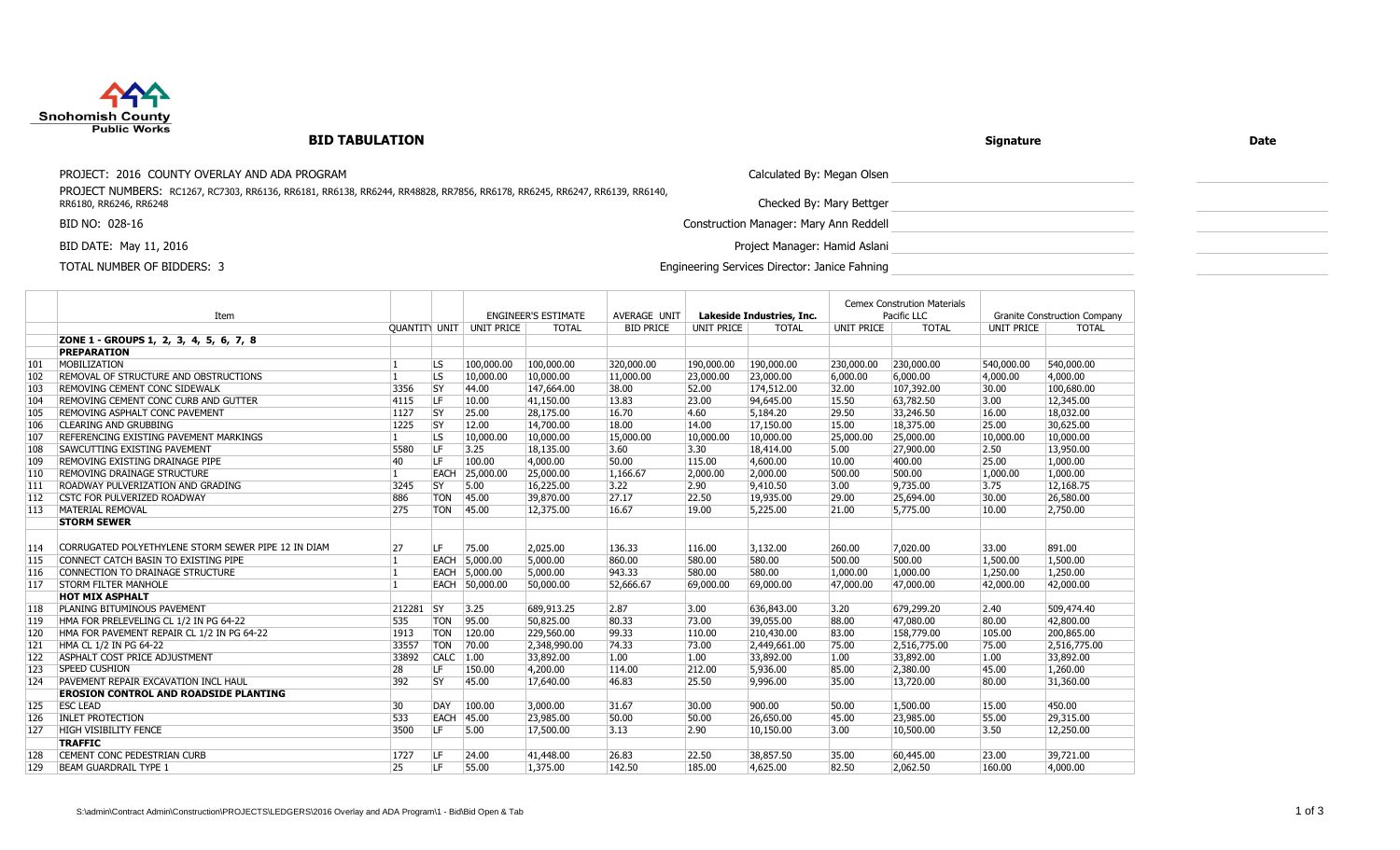|     | Item                                                          |                |             |                                   | <b>ENGINEER'S ESTIMATE</b> | AVERAGE UNIT     |            | Lakeside Industries, Inc. | <b>Cemex Constrution Materials</b><br>Pacific LLC |              | Granite Construction Company |              |
|-----|---------------------------------------------------------------|----------------|-------------|-----------------------------------|----------------------------|------------------|------------|---------------------------|---------------------------------------------------|--------------|------------------------------|--------------|
|     |                                                               |                |             | <b>QUANTITY UNIT   UNIT PRICE</b> | <b>TOTAL</b>               | <b>BID PRICE</b> | UNIT PRICE | <b>TOTAL</b>              | UNIT PRICE                                        | <b>TOTAL</b> | UNIT PRICE                   | <b>TOTAL</b> |
| 130 | <b>PAINT LINE</b>                                             | 16795          | ILF.        | 3.00                              | 50,385.00                  | 0.37             | 0.37       | 6,214.15                  | 0.42                                              | 7,053.90     | 0.32                         | 5,374.40     |
| 131 | <b>PLASTIC LINE</b>                                           | 1008           | <b>LF</b>   | 5.00                              | 5,040,00                   | 2.53             | 2.90       | 2,923.20                  | 2.20                                              | 2,217.60     | 2.50                         | 2,520,00     |
| 132 | PROFILED PLASTIC LINE                                         | 2320           | ILF.        | 6.00                              | 13,920.00                  | 2.92             | 2.60       | 6,032.00                  | 3.85                                              | 8,932.00     | 2.30                         | 5,336.00     |
| 133 | PLASTIC CROSSWALK LINE                                        | 976            | <b>SF</b>   | 4.50                              | 4,392.00                   | 7.20             | 8.00       | 7,808.00                  | 6.60                                              | 6,441.60     | 7.00                         | 6,832.00     |
| 134 | PLASTIC STOP LINE                                             | 385            | LF          | 6.50                              | 2,502.50                   | 10.67            | 12.00      | 4,620.00                  | 9.00                                              | 3,465.00     | 11.00                        | 4,235.00     |
| 135 | PLASTIC TRAFFIC ARROW                                         | 94             | <b>EACH</b> | 95.00                             | 8,930.00                   | 141.00           | 145.00     | 13,630.00                 | 148.00                                            | 13,912.00    | 130.00                       | 12,220.00    |
| 136 | PLASTIC TRAFFIC LETTER                                        | 8              |             | EACH 120.00                       | 960.00                     | 74.33            | 58.00      | 464.00                    | 110.00                                            | 880.00       | 55.00                        | 440.00       |
| 137 | PLASTIC BICYCLE LANE SYMBOL                                   | 6              |             | EACH 120.00                       | 720.00                     | 205.00           | 175.00     | 1,050.00                  | 275.00                                            | 1,650.00     | 165.00                       | 990.00       |
| 138 | <b>RAISED PAVEMENT MARKER TYPE 2</b>                          | 6.9            |             | HUND 450.00                       | 3,105.00                   | 596.67           | 575.00     | 3,967.50                  | 715.00                                            | 4,933.50     | 500.00                       | 3,450.00     |
| 139 | PORTABLE CHANGEABLE MESSAGE SIGN                              | 860            | HR.         | 10.00                             | 8,600.00                   | 9.17             | 9.50       | 8,170.00                  | 10.00                                             | 8,600.00     | 8.00                         | 6,880.00     |
| 140 | PROJECT TEMPORARY TRAFFIC CONTROL                             | $\mathbf{1}$   | lls.        | 750,000.00                        | 750,000.00                 | 590,000.00       | 690,000.00 | 690,000.00                | 440,000.00                                        | 440,000.00   | 640,000.00                   | 640,000.00   |
| 141 | PAINTED CROSSHATCH MARKING                                    | 640            | <b>LF</b>   | 5.00                              | 3,200.00                   | 2.17             | 2.30       | 1,472.00                  | 2.20                                              | 1,408.00     | 2.00                         | 1,280.00     |
| 142 | CEMENT CONC TRAFFIC CURB AND GUTTER                           | 4450           | <b>LF</b>   | 22.00                             | 97,900.00                  | 30.62            | 22.85      | 101,682.50                | 46.00                                             | 204,700.00   | 23.00                        | 102,350.00   |
| 143 | PEDESTRIAN CONTROL AND PROTECTION                             | $\mathbf{1}$   | LS.         | 19,500.00                         | 19,500.00                  | 13,533.33        | 18,000.00  | 18,000.00                 | 16,000.00                                         | 16,000.00    | 6,600.00                     | 6,600.00     |
| 144 | UNIFORMED OFFICER TRAFFIC CONTROL                             | 194            | <b>HR</b>   | 120.00                            | 23,280.00                  | 99.00            | 92.00      | 17,848.00                 | 115.00                                            | 22,310.00    | 90.00                        | 17,460.00    |
| 145 | <b>TUBULAR MARKER</b>                                         | 11             | <b>EACH</b> | 120.00                            | 1,320.00                   | 134.67           | 100.00     | 1,100.00                  | 214.00                                            | 2,354.00     | 90.00                        | 990.00       |
| 146 | CONDUIT FOR FUTURE USE-APS                                    | $\mathbf{1}$   | LS.         | 17,000.00                         | 17,000.00                  | 7,000.00         | 9,300.00   | 9,300.00                  | 3,000.00                                          | 3,000.00     | 8,700.00                     | 8,700.00     |
| 147 | <b>PROJECT NOTICE SIGNS</b>                                   | $\mathbf{1}$   | LS.         | 5,000.00                          | 5,000.00                   | 3,750.00         | 1,750.00   | 1,750.00                  | 1,500.00                                          | 1,500.00     | 8,000.00                     | 8,000.00     |
| 148 | CEMENT CONCRETE VALLEY GUTTER                                 | 269            | <b>LF</b>   | 65.00                             | 17,485.00                  | 30.93            | 23.80      | 6,402.20                  | 45.00                                             | 12,105.00    | 24.00                        | 6,456.00     |
| 149 | <b>FABRIC REINFORCEMENT</b>                                   | 450            | <b>SY</b>   | 6.00                              | 2,700.00                   | 12.00            | 15.00      | 6,750.00                  | 11.00                                             | 4,950.00     | 10.00                        | 4,500.00     |
|     | <b>OTHER ITEMS</b>                                            |                |             |                                   |                            |                  |            |                           |                                                   |              |                              |              |
| 150 | SHORING OR EXTRA EXCAVATION CLASS B                           | 100            | <b>SF</b>   | 25.00                             | 2,500.00                   | 14.33            | 8.00       | 800.00                    | 15.00                                             | 1,500.00     | 20.00                        | 2,000.00     |
| 151 | <b>DETECTABLE WARNING SURFACE</b>                             | 1450           | <b>SF</b>   | 30.00                             | 43,500.00                  | 51.33            | 35.00      | 50,750.00                 | 86.00                                             | 124,700.00   | 33.00                        | 47,850.00    |
| 152 | <b>ADJUST CATCH BASIN</b>                                     | 77             | <b>EACH</b> | 250.00                            | 19,250.00                  | 386.67           | 350.00     | 26,950.00                 | 420.00                                            | 32,340.00    | 390.00                       | 30,030.00    |
| 153 | <b>FORCE ACCOUNT</b>                                          | 59000          | <b>EST</b>  | 1.00                              | 59,000.00                  | 1.00             | 1.00       | 59,000.00                 | 1.00                                              | 59,000.00    | 1.00                         | 59,000.00    |
| 154 | REIMBURSEMENT FOR THIRD PARTY DAMAGE                          | 21000          | <b>EST</b>  | 1.00                              | 21,000.00                  | 1.00             | 1.00       | 21,000.00                 | 1.00                                              | 21,000.00    | 1.00                         | 21,000.00    |
| 155 | <b>SPCC PLAN</b>                                              | $\mathbf{1}$   | LS.         | 5,000.00                          | 5,000.00                   | 783.33           | 100.00     | 100.00                    | 250.00                                            | 250.00       | 2,000.00                     | 2,000.00     |
| 156 | ADJUST MONUMENT CASE AND COVER                                | 211            | <b>EACH</b> | 200.00                            | 42,200.00                  | 251.67           | 155.00     | 32,705.00                 | 300.00                                            | 63,300.00    | 300.00                       | 63,300.00    |
| 157 | <b>ADJUST MANHOLE</b>                                         | 65             | <b>EACH</b> | 500.00                            | 32,500.00                  | 380.00           | 300.00     | 19,500.00                 | 420.00                                            | 27,300.00    | 420.00                       | 27,300.00    |
| 158 | <b>CEMENT CONC SIDEWALK</b>                                   | 3426           | lsy         | 75.00                             | 256,950.00                 | 75.67            | 59.00      | 202,134.00                | 88.00                                             | 301,488.00   | 80.00                        | 274,080.00   |
| 159 | <b>BRASS CAP CASE AND COVER</b>                               | 8              | <b>EACH</b> | 250.00                            | 2,000.00                   | 650.00           | 250.00     | 2,000.00                  | 1,300.00                                          | 10,400.00    | 400.00                       | 3,200.00     |
| 160 | <b>SPECIAL SWEEPING</b>                                       | 110            | HR.         | 120.00                            | 13,200.00                  | 108.33           | 150.00     | 16,500.00                 | 50.00                                             | 5,500.00     | 125.00                       | 13,750.00    |
| 161 | INDUCTION LOOP VEHICLE DETECTOR TYPE 3                        | 14             | EACH        | 1.000.00                          | 14,000.00                  | 756.67           | 780.00     | 10,920.00                 | 740.00                                            | 10,360,00    | 750.00                       | 10,500.00    |
| 162 | <b>ADJUST WATER VALVE BOX</b>                                 | 112            | <b>EACH</b> | 250.00                            | 28,000.00                  | 260.00           | 180.00     | 20,160.00                 | 300.00                                            | 33,600.00    | 300.00                       | 33,600.00    |
| 163 | <b>SHOULDER MATERIAL</b>                                      | 20             | <b>TON</b>  | 35.00                             | 700.00                     | 130.00           | 170.00     | 3,400.00                  | 120.00                                            | 2,400.00     | 100.00                       | 2,000.00     |
| 164 | <b>PROPERTY RESTORATION</b>                                   | 35500          | <b>EST</b>  | 1.00                              | 35,500.00                  | 1.00             | 1.00       | 35,500.00                 | 1.00                                              | 35,500.00    | 1.00                         | 35,500.00    |
| 165 | REPLACE EXISTING JUNCTION BOX TYPE 1 WITH JUNCTION BOX TYPE 1 | 17             | <b>EACH</b> | 700.00                            | 4,900.00                   | 891.67           | 915.00     | 6,405.00                  | 860.00                                            | 6,020.00     | 900.00                       | 6,300.00     |
| 166 | REPLACE EXISTING JUNCTION BOX TYPE 2 WITH JUNCTION BOX TYPE 2 | 1              |             | EACH 850.00                       | 850.00                     | 916.67           | 950.00     | 950.00                    | 900.00                                            | 900.00       | 900.00                       | 900.00       |
| 167 | REPLACE EXISTING JUNCTION BOX TYPE 3 WITH JUNCTION BOX TYPE 8 | 4              | <b>EACH</b> | 950.00                            | 3,800.00                   | 1,500.00         | 1,500.00   | 6,000.00                  | 1,500.00                                          | 6,000.00     | 1,500.00                     | 6,000.00     |
| 168 | REPLACE EXISTING JUNCTON BOX TYPE 8 WITH JUNCTION BOX TYPE 8  | $\overline{5}$ |             | EACH 1,100.00                     | 5,500.00                   | 1,500.00         | 1,500.00   | 7,500.00                  | 1,500.00                                          | 7,500.00     | 1.500.00                     | 7,500.00     |
|     |                                                               |                |             |                                   |                            |                  |            |                           |                                                   |              |                              |              |
|     | <b>TOTAL ZONE 1</b>                                           |                |             |                                   | 5,617,936.75               |                  |            | 5,545,820.75              |                                                   | 5,675,208.30 |                              | 5,731,357.55 |
|     | PERCENTAGE OF ENGINEER'S ESTIMATE                             |                |             |                                   |                            |                  |            | $-1.28%$                  |                                                   | 1.02%        |                              | 2.02%        |
|     |                                                               |                |             |                                   |                            |                  |            |                           |                                                   |              |                              |              |
|     |                                                               |                |             |                                   |                            |                  |            |                           |                                                   |              |                              |              |